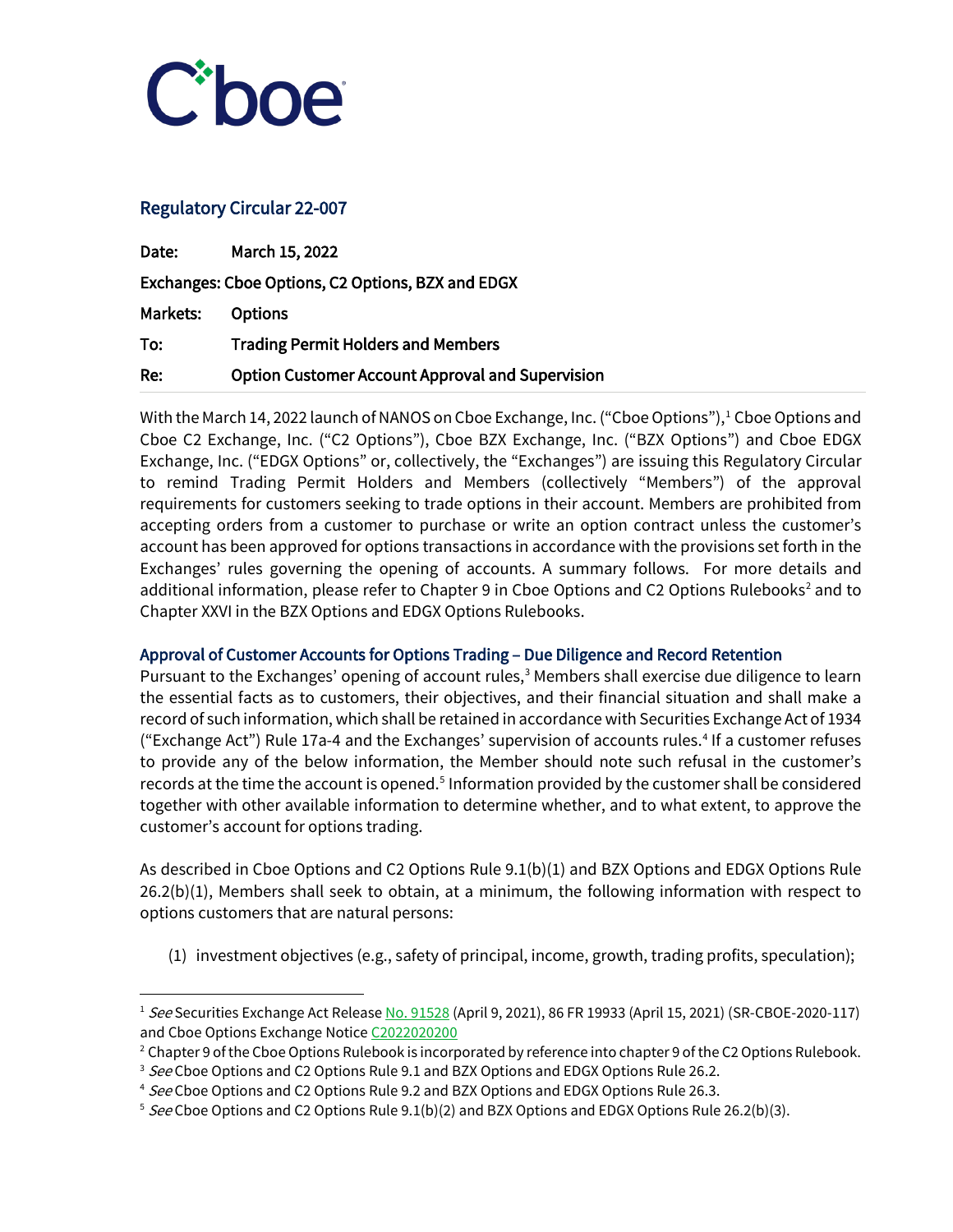- (2) employment status (name of employer, self-employed or retired);
- (3) estimated annual income from all sources;
- (4) estimated net worth (exclusive of family residence);
- (5) estimated liquid net worth (cash, securities, other);
- (6) martial status and number of dependents;
- (7) age; and
- (8) investment experience and knowledge (e.g., number of years, size, frequency and type of transactions for options, stocks and bonds, commodities and other investments).

Additionally, as described in Cboe Options and C2 Options Rule 9.1(b)(1) and BZX Options and EDGX Options Rule 26.2(b)(2), the customer's account records shall contain the following information if applicable:

- (1) source or sources of background and financial information (including estimates) concerning the customer;
- (2) discretionary trading authorization: agreement on file, name, relationship to customer and experience of person holding trading authority;
- (3) date(s) options disclosure document(s) were furnished to the customer;
- (4) nature and types of transactions for which the account is approved (e.g., buying, covered writing, uncovered writing, spreading, discretionary transactions)
- (5) name of registered representative;
- (6) name of registered options principle approving account and date of approval; and
- (7) dates of verification of currency of account information.

Members should consider utilizing a standard account approval so as to ensure the receipt of all the required information.

## Customer Verification of Account Information

The background and financial information upon which a Member based its approval of the account of every new customer who is a natural person for options trading shall be sent to the customer for verification within 15 days after the customer's account has been approved for options transactions unless the information is included in the customer's account agreement. [6](#page-1-0) Members may satisfy the verification requirement by sending the customer the information described in the preceding section and providing the customer with an opportunity to correct or complete the information.<sup>[7](#page-1-1)</sup> Additionally, a copy of the background and financial information on file with the Member shall be sent to the customer for verification within 15 days after the Member becomes aware of any material change in the customer's financial situation.<sup>[8](#page-1-2)</sup> In all cases, absent advice from the customer to the contrary, the information will be deemed to be verified.<sup>[9](#page-1-3)</sup>

 $9/d$ .

<span id="page-1-0"></span> $6$  See Cboe Options and C2 Options Rule 9.1(c) and BZX Options and EDGX Options Rule 26.2(c).

<span id="page-1-1"></span> $7$  Id.

<span id="page-1-3"></span><span id="page-1-2"></span> $8$  Id.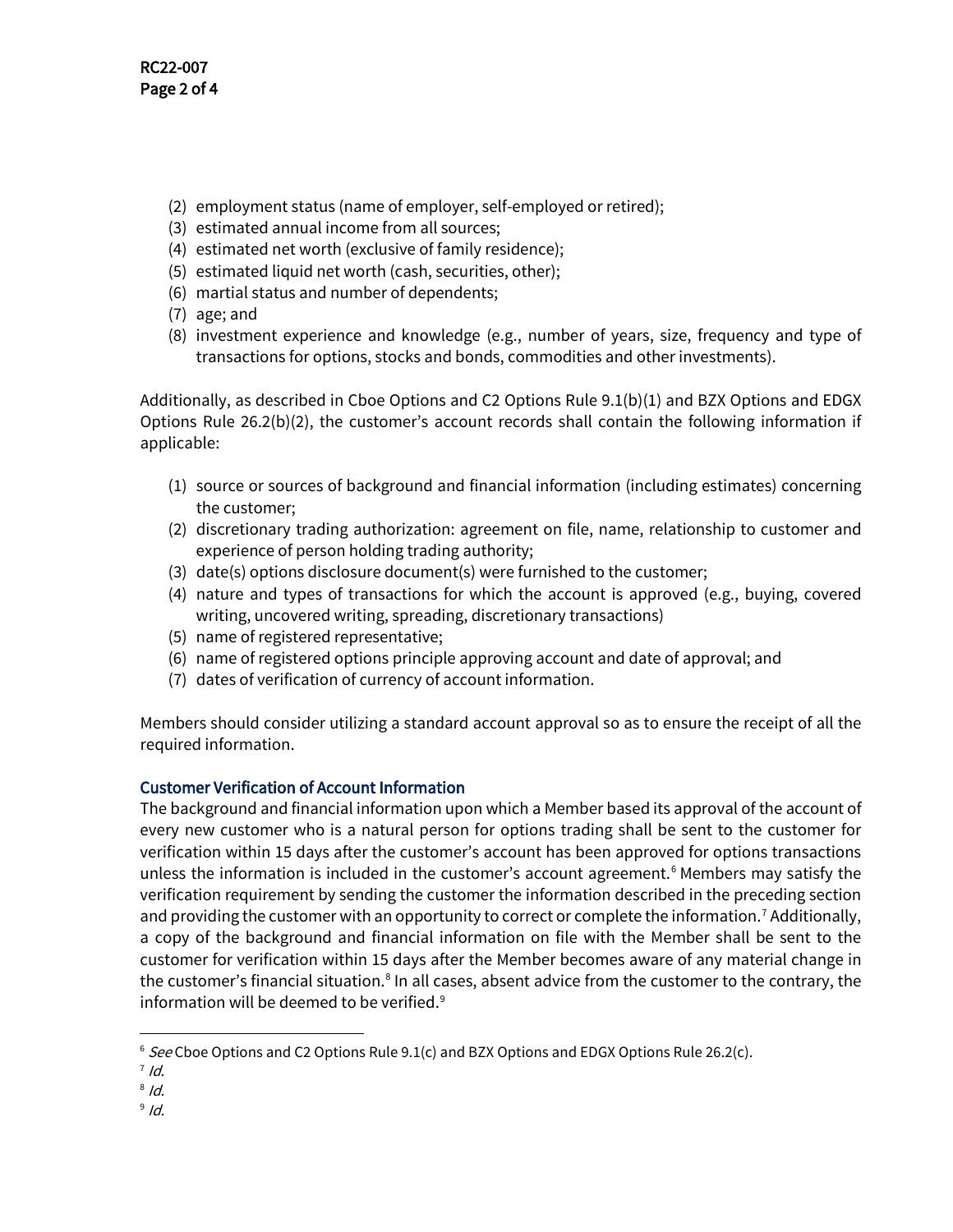#### Written Agreement to Abide by Exchange and OCC Rules

Within 15 days after a customer's account has been approved for options transactions, a Member shall obtain from the customer a written agreement that the account shall be handled in accordance with the Rules of the applicable Exchanges and the Rules of The Options Clearing Corporation ("OCC") and that such customer, acting alone or in concert with others, will not violate the position or exercise limits set forth in the applicable Exchanges' Rules.<sup>[10](#page-2-0)</sup>

## Delivery of Options Disclosure Document to Customers

At or prior to the time a customer's account is approved for options transactions, Members must furnish the customer with one or more current options disclosure documents issued by the OCC in accordance with the requirements of the applicable Exchanges' option disclosure document rules.<sup>[11](#page-2-1)</sup> Copies of the Options Disclosure Document ("ODD") and any supplements to the ODD and information regarding how to obtain printed copies of the ODD and any supplements are available on the OCC's website: [https://www.theocc.com/Company-Information/Documents-and-Archives/Options-](https://www.theocc.com/Company-Information/Documents-and-Archives/Options-Disclosure-Document)[Disclosure-Document.](https://www.theocc.com/Company-Information/Documents-and-Archives/Options-Disclosure-Document)

#### Written Procedures for Member Business in Uncovered Option Contracts

Cboe Options and C2 Options Rule 9.1(f) and BZX Options and EDGX Options Rule 26.2(f) require Members transacting business with the public in uncovered option contracts to develop, implement and maintain certain specific written procedures governing the conduct of the uncovered options business that must include at least the following:

- (1) specific criteria and standards to be used in evaluating the suitability of a customer for uncovered short option transactions;
- (2) specific procedures for approval of accounts engaged in writing uncovered short option contracts, including written approval of such accounts by a Registered Options Principal;
- (3) designation of a specific Registered Options Principal qualified individual(s) as the person(s) responsible for approving accounts which do not meet the specific criteria and standards for writing uncovered short option transactions and for maintaining written records of the reasons for every account so approved;
- (4) establishment of specific minimum net equity requirements for initial approval and maintenance of customer uncovered option accounts; and
- (5) requirements that customers approved for writing uncovered short options transactions be provided with a special written description of the risks inherent in writing uncovered short option transactions at or prior to the initial uncovered short option transaction pursuant to the Exchanges' option disclosure document rules.

<span id="page-2-0"></span><sup>&</sup>lt;sup>10</sup> See Cboe Options and C2 Options Rules 8.30 and 8.42 and BZX Options and EDGX Options Rules 18.7 and 18.9.

<span id="page-2-1"></span><sup>&</sup>lt;sup>11</sup> See Cboe Options and C2 Options Rules 9.1(e) and 9.9 and BZX Options and EDGX Options Rules 26.2(e) and 26.10.